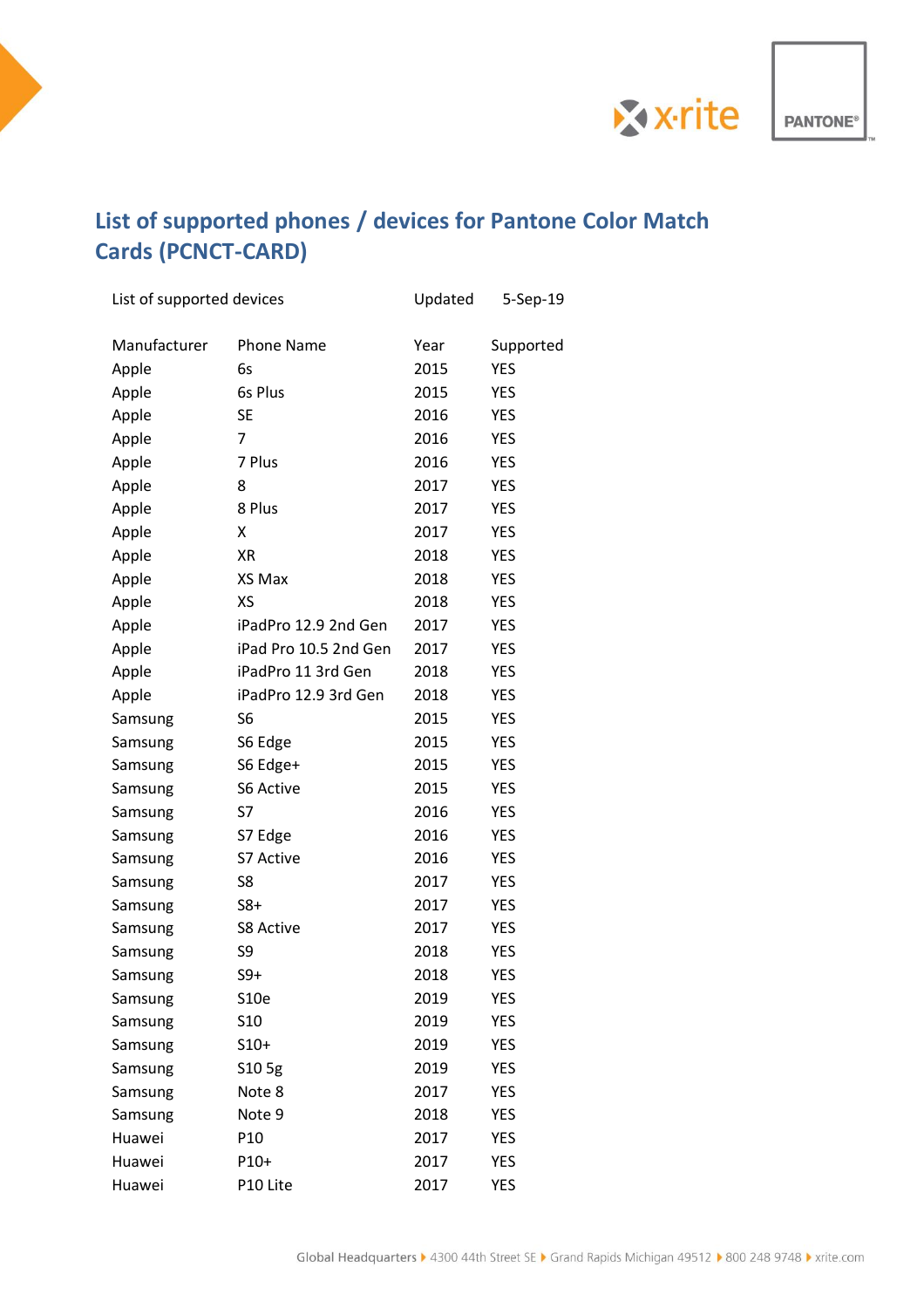| Huawei   | P <sub>20</sub>    | 2018 | <b>YES</b> |
|----------|--------------------|------|------------|
| Huawei   | P20 Pro            | 2018 | <b>YES</b> |
| Huawei   | P20 Lite           | 2018 | YES        |
| Huawei   | P30                | 2019 | <b>YES</b> |
| Huawei   | P30 Pro            | 2019 | <b>YES</b> |
| Huawei   | P30 Lite           | 2019 | <b>YES</b> |
| Huawei   | Mate 10            | 2017 | <b>YES</b> |
| Huawei   | Mate 10 Pro        | 2017 | <b>YES</b> |
| Huawei   | Mate 10 Lite       | 2017 | <b>YES</b> |
| Huawei   | Mate 20            | 2018 | <b>YES</b> |
| Huawei   | Mate 20 Pro        | 2018 | <b>YES</b> |
| Huawei   | Mate 20 Lite       | 2018 | YES        |
| Huawei   | Mate 20 X          | 2018 | <b>YES</b> |
| Huawei   | Mate 20 Porsche RS | 2018 | <b>YES</b> |
| Huawei   | Honor 8            | 2016 | <b>YES</b> |
| Huawei   | Honor 8 Lite       | 2017 | YES        |
| Huawei   | Honor 8 Pro        | 2017 | <b>YES</b> |
| Huawei   | Honor V8           | 2016 | YES        |
| Huawei   | Honor <sub>9</sub> | 2017 | <b>YES</b> |
| Huawei   | Honor 9 Lite       | 2017 | YES        |
| Huawei   | Honor V9           | 2017 | YES        |
| Huawei   | Honor View 10      | 2017 | YES        |
| Huawei   | Honor 10           | 2018 | YES        |
| Huawei   | Honor 10 Lite      | 2018 | YES        |
| Huawei   | Honor Play         | 2018 | YES        |
| Huawei   | Honor Note 10      | 2018 | YES        |
| Motorola | Moto Z             | 2016 | YES        |
| Motorola | Moto Z Play        | 2016 | YES        |
| Motorola | Moto Z Droid       | 2016 | YES        |
| Motorola | Moto Z2 Force      | 2017 | <b>YES</b> |
| Motorola | Moto Z2 Play       | 2017 | <b>YES</b> |
| Motorola | Moto Z3            | 2018 | <b>YES</b> |
| Motorola | Moto Z3 Play       | 2018 | <b>YES</b> |
| Motorola | Moto Z4            | 2019 | <b>YES</b> |
| Motorola | Moto G5            | 2017 | YES        |
| Motorola | Moto G5 Plus       | 2017 | YES        |
| Motorola | Moto G6            | 2018 | <b>YES</b> |
| Motorola | Moto G6 Plus       | 2018 | <b>YES</b> |
| Motorola | Moto G6 Play       | 2018 | YES        |
| Motorola | Moto G7            | 2019 | YES        |
| Motorola | Moto G7 Play       | 2019 | YES        |
| Motorola | Moto G7 Plus       | 2019 | YES        |
| Motorola | Moto G7 Power      | 2019 | YES        |
| Google   | Pixel              | 2016 | YES        |